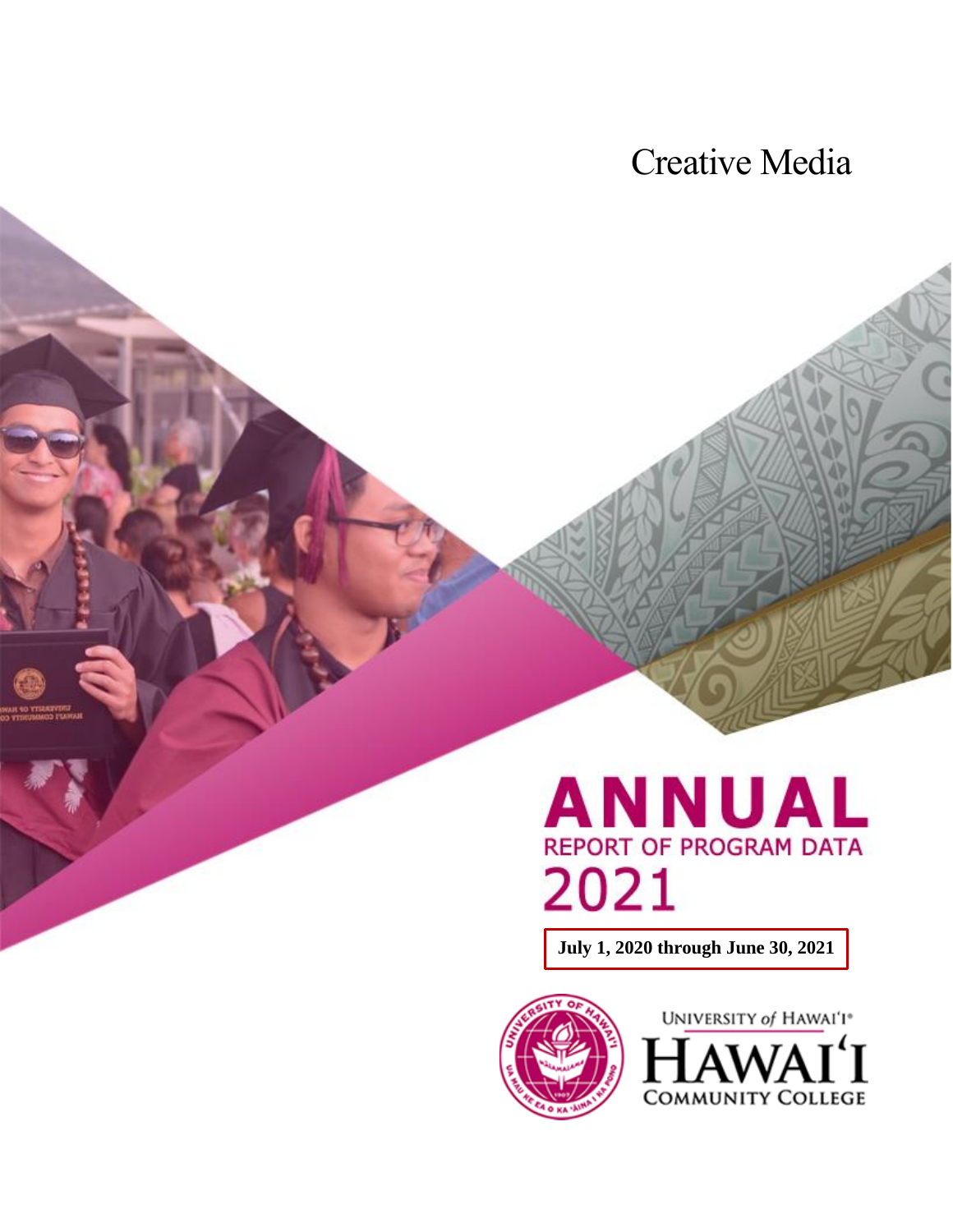## Submit this Review document in WORD via the **Hawaii CC - [Program & Unit Review Submission portal](https://hawaii.kualibuild.com/app/builder/#/app/60ef56c477b0f470999bb6e5/run)**

**<https://hawaii.kualibuild.com/app/builder/#/app/60ef56c477b0f470999bb6e5/run>** attachments and supporting documentation may be uploaded in WORD, PDF, or EXCEL

## **1. Program or Unit Description**

This program prepares students for employment in the field of digital media design and production. It gives necessary education and training to students seeking entry-level positions as digital media artists and/or transfer to a Baccalaureate granting institution. It provides professionals already in the field with updated technology training.

### **2. Analysis of the Program/Unit**

<https://uhcc.hawaii.edu/varpd/index.php?y=2021&c=HAW&t=CTE&p=2315>

Our **Demand** Indicator "Needs Attention" perhaps is similar to last year's "CAUTIONARY." CM-DMA continues to (and will continue to) have a Needs Attention/cautionary demand indicator score due to the high number of majors (33 - Demand Indicator #3) being significantly greater than the number of new and replacement positions available that our county prorated (1 position - Demand Indicator #2.) As noted in previous annual reviews, our demand indicators will continue to be unhealthy/cautionary as long as the program's CIP code is too limited to describe all the jobs available to our graduates. Our graduates will find work as self-employed free-lance graphic design, web designers, photographers, graphic artists, video artists and animators – a **combination of CIP codes 10.0304 and 11.0801** rather than one or the other. They will also go on to start their own businesses, which is a common practice in CM/DMA-related fields but is not accounted for within the provided data.

Our **Efficiency** Indicator says, "Progressing." We have 0 BOR approved faculty to teach program courses. The position was swept 2 years ago.

Our **Effectiveness** Indicator is "Healthy." The number of Unduplicated Degrees/Certificates Awarded (Effectiveness Indicator #20) in the CM/DMA is 8, 24% majors (Demand Indicator #3) out of 33, an increase of 5 graduates over last year's 5. Successful Completion with a grade of C or higher, #17 data is 76%. Persistence Fall to Spring from 2019-20 to 2020-21 has increased from 65% to 87%. Persistence Fall to Fall from 2019-20 to 2020-21 decreased from 46% to 44%

Not sure why our distance indicator shows that we taught 14 classes online, which is incorrect. In class availability it clearly indicates, due to the pandemic, all classes were taught online. And that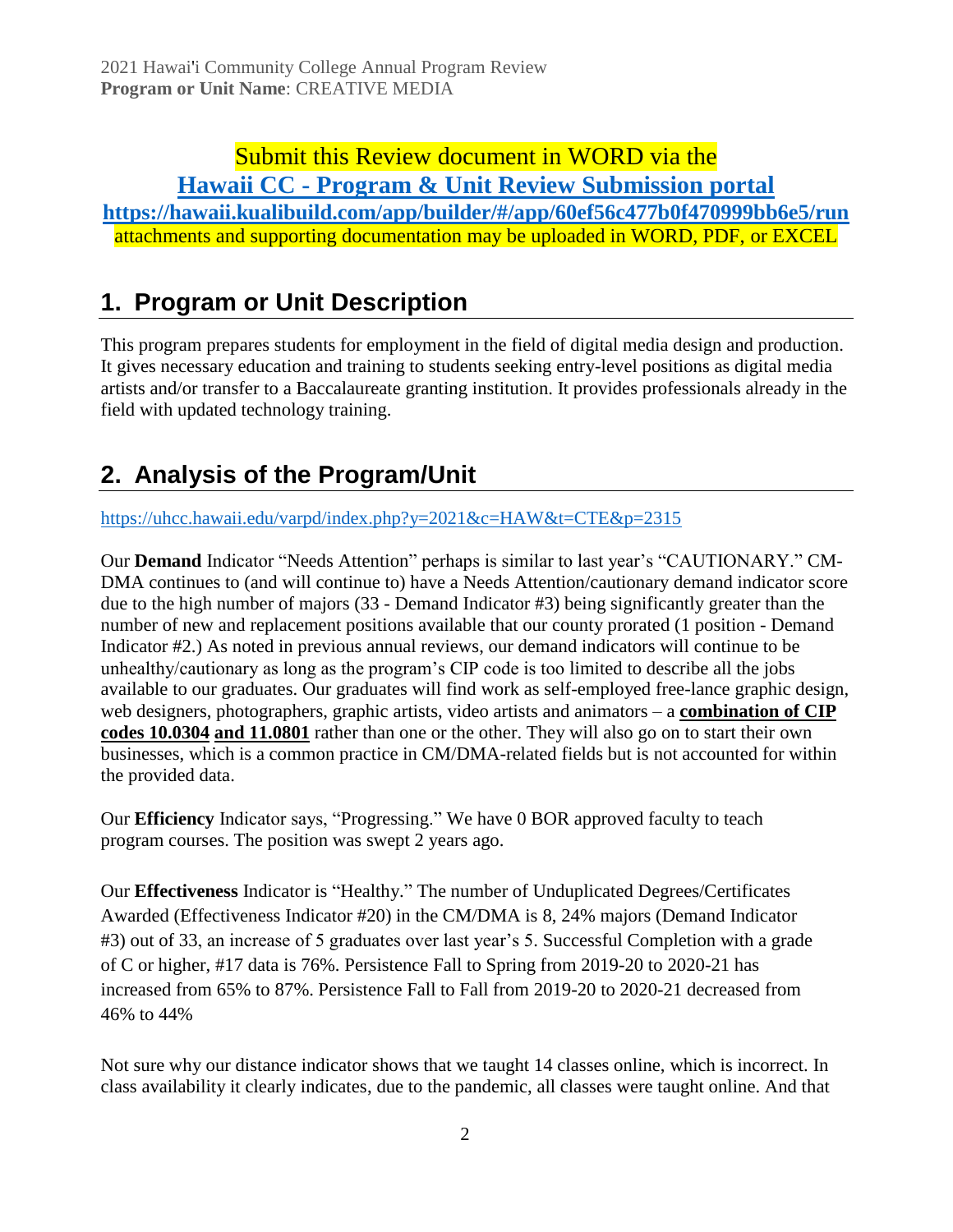during 2020-2021 there were 17 courses taught in the Fall and 14 courses taught in the Spring semester.

No Perkins Indicators were available for analysis.

In the past we received support and funding from the Academy for Creative Media (ACM) UH System Office, but due to the pandemic that source of funding has stopped. This means all equipment replacement and software licenses will have to be supported by the College if we are to continue the CM/DMA program.

The CM/DMA Program Advisory Council recommended for our program to update the DMA CO to meet the ever-changing demands of the industry such as the importance of social media in our field. As a direct response to this suggestion, the program has been modified through the curriculum review process to include BUSN 158 – a social media course that is offered through the BTEC program as an option for students to take in addition to ENT 125 Starting a Business.

At the end of 2018, a full-time CM/DMA instructor retired leaving only one full-time ART faculty member to run this program. In addition, due to the pandemic this position has been swept from the college. According to STAR's Academic Logic the CM/DMA program currently has 26 CM majors, 9 DMA majors and an additional 20 Liberal Arts AA with a concentration in ART meaning we are serving 55 student majors with only one full-time ART faculty member.

### **3. Program Learning Outcomes or Unit/Service Outcomes**

- 1. Use technology effectively to create visual artworks. Linked to: ILO1: Communicate effectively in a variety of situations.
- 2. Gather, analyze, and evaluate information visually. Linked to: ILO2: Utilize critical thinking to solve problems and make informed decisions.
- 3. Apply knowledge of aesthetics to the needs of the community. Linked to: ILO3: Apply knowledge and skills to make contributions to community that are respectful of the indigenous people and culture of Hawai'i island, as well as other cultures of the world.
- 4. Demonstrate professionalism with a digital portfolio. Linked to: ILO1: Communicate effectively in a variety of situations.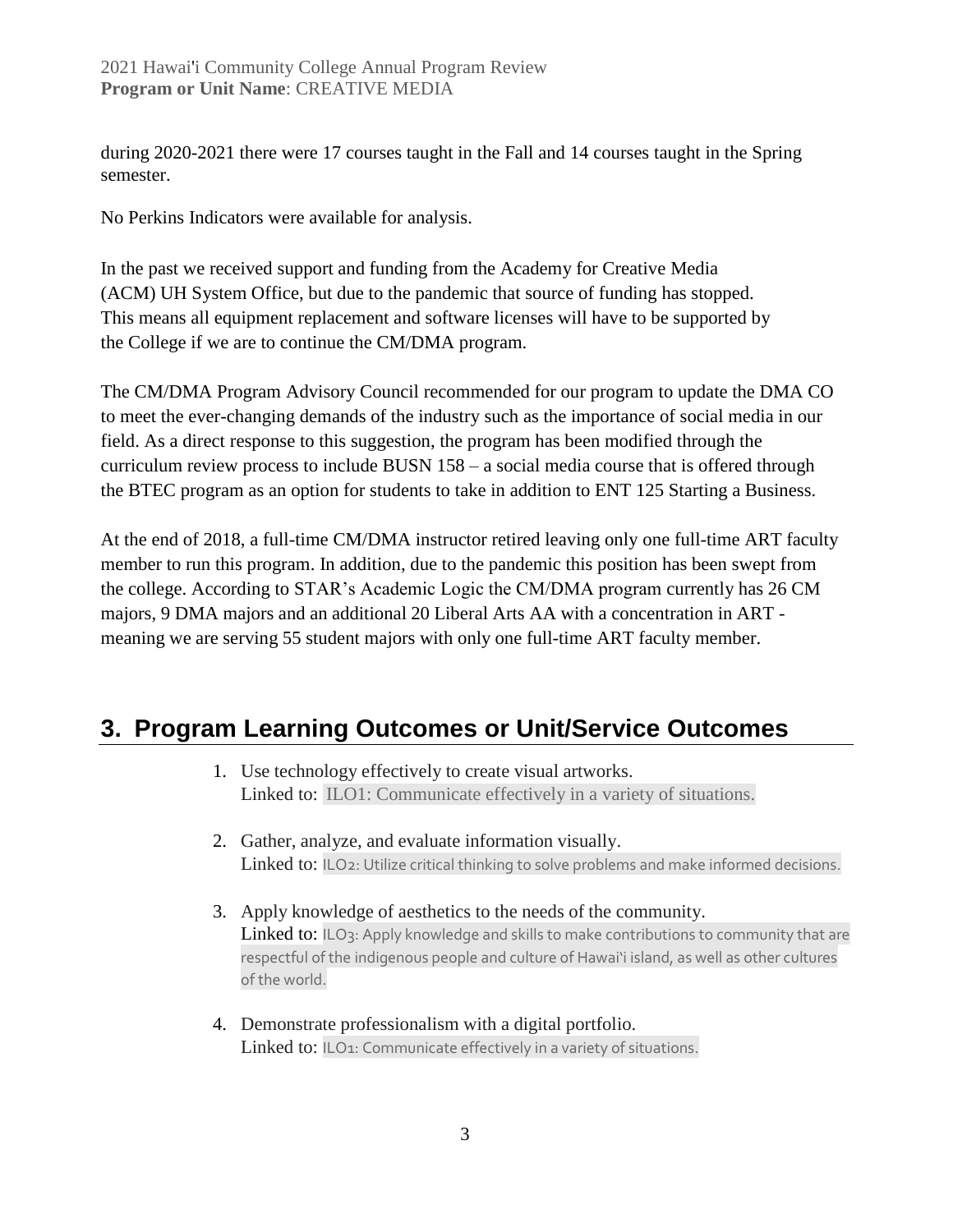2021 Hawai'i Community College Annual Program Review **Program or Unit Name**: CREATIVE MEDIA

No assessment was conducted during the year of this Review due to Covid-19. Assessment is scheduled for Fall 2021: ART 101 CTL ART 112 initial ART 113 initial ART 115 CTL ART 120 CTL

#### **4. Action Plan**

1. Secure funding for and services of a dedicated tutor for special needs/rehab students in CM/DMA classes.

Aligned to: Hawai'i Graduation Initiative (HGI)

HGI Action Strategy 2: Implement structural improvements that promote persistence to attain a degree and timely completion.

2. Because of shared physical space with UHH it makes sense for our program to work toward sharing classes and lecturers with UHH.

Aligned with: HGI Action Strategy 3: Anticipate and align curricula with the community and workforce needs.

3. Apply for Perkins funding to replace the funding that ACM System had support pre-COVID. ACM system funding supported the program's hardware, software, and other miscellaneous equipment that sustain the program.

Aligned to: Hawaiʻi Innovation Initiative (HII or HI2) Goal: Create more high-quality jobs and diversify Hawai'i's economy by leading the development of a \$1 billion innovation, research, education, and training enterprise that addresses the challenges and opportunities faced by Hawaiʻi and the world

HI2 Action Strategy 3: Continue to support programs that suit Hawai'i Island's location and environment as well as address critical gaps. • Digital/creative media

Aligned to: 21st Century Facilities (21CF) - Modern Teaching and Learning Environments Goal: Eliminate the university's deferred maintenance backlog and modernize facilities and campus environments to be safe, sustainable, and supportive of modern practices in teaching, learning, and research.

4. Modify the Digital Media Certificate to reflect a more focused track and less of a general course of study.

Aligned to: HGI Action Strategy 3: Anticipate and align curricula with the community and workforce needs.)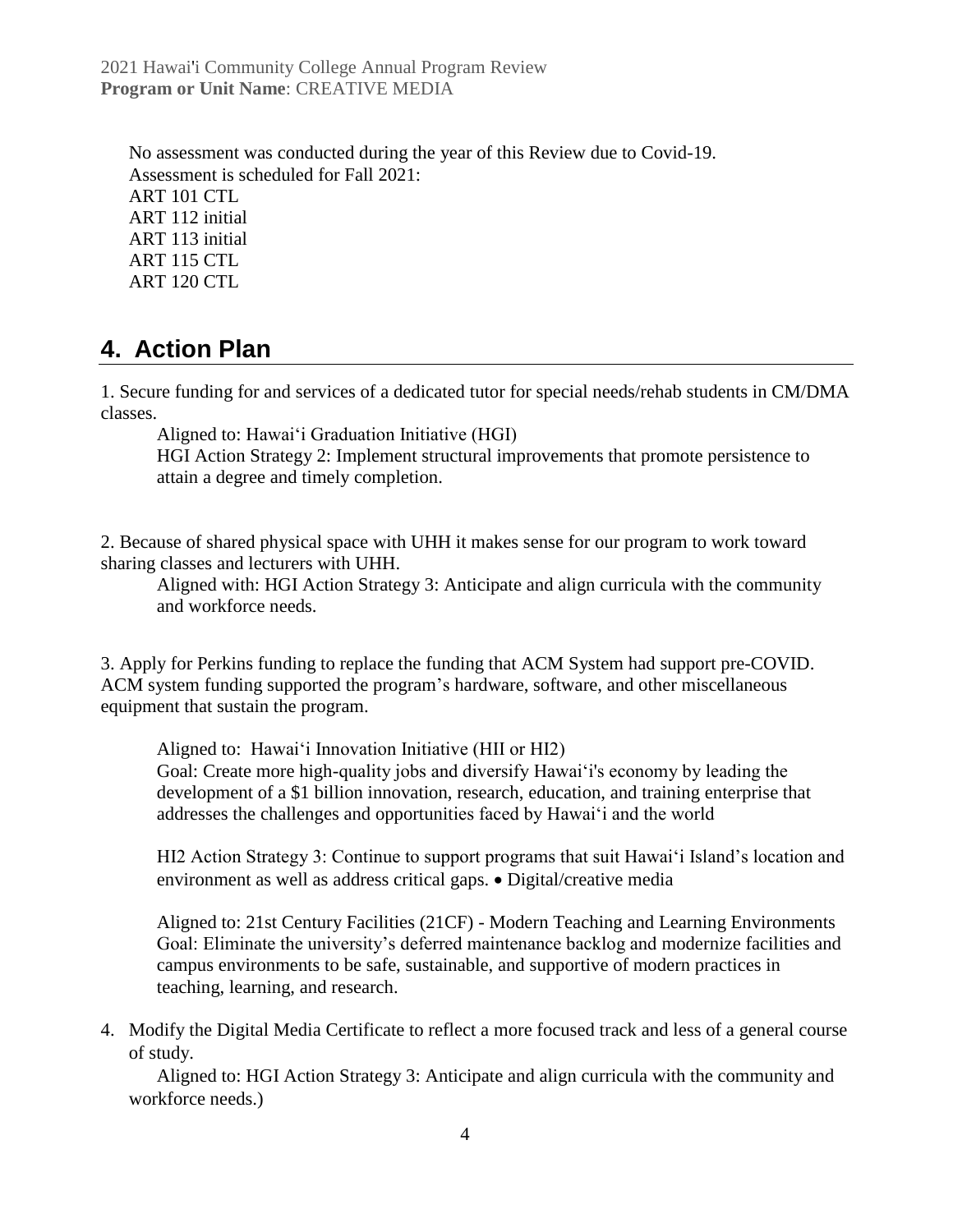Strategic Plan. [https://hawaii.hawaii.edu/sites/default/files/assets/docs/strategic-plan/hawcc-strategic-directions-](https://hawaii.hawaii.edu/sites/default/files/assets/docs/strategic-plan/hawcc-strategic-directions-2015-2021.pdf)[2015-2021.pdf](https://hawaii.hawaii.edu/sites/default/files/assets/docs/strategic-plan/hawcc-strategic-directions-2015-2021.pdf)

### **5. Resource Implications - \* ONE-TIME BUDGET REQUESTS ONLY \***

Detail any ONE-TIME resource requests that are not included in your regular program or unit operating "B" budget, including reallocation of existing resources (physical, human, financial). \*Note that CTE programs seeking future funding via UHCC System Perkins proposals must reference their ARPD Section 4. Action Plan and this ARPD Section 5. Resource Implications to be eligible for funding.

□ I am NOT requesting additional ONE-TIME resources for my program/unit.

#### X **I AM requesting additional ONE-TIME resource(s) for my program/unit. Total number of items being requested: \_\_\_2\_\_\_\_\_\_\_\_(4 items max.)**

\*For each item requested, make sure you have gathered the following required information and all relevant documentation before you upload this Review; you will submit all information and attachments for your **Resource Request** as part of your Review document submission via the

Hawaii CC - [Program & Unit Review Submission portal](https://hawaii.kualibuild.com/app/builder/#/app/60ef56c477b0f470999bb6e5/run) <https://hawaii.kualibuild.com/app/builder/#/app/60ef56c477b0f470999bb6e5/run>

- $\checkmark$  Item Description
- $\checkmark$  Justification
- ✓ Priority Criteria (must meet at least one of the following):
	- 1. Ensure compliance with mandates and requirements such as laws and regulations, executive orders, board mandates, agreements and contracts and accreditation requirements.
	- 2. Address and/or mitigate issues of liability, including ensuring the health, safety and security of our Kauhale.
	- 3. Expand our commitment to serving all segments of our Hawaii Island community through Pālamanui and satellite centers
	- 4. Address aging infrastructure.
	- 5. Continue efforts to promote integrated student support in closing educational gaps.
	- 6. Leverage resources, investments with returns, or scaling opportunities
	- 7. Promote professional development.

| <b>Category-Specific Information</b> |                                 |                                                 |                               |                                                             |  |  |
|--------------------------------------|---------------------------------|-------------------------------------------------|-------------------------------|-------------------------------------------------------------|--|--|
| Equipment                            | <b>Estimated Date</b><br>Needed | Quantity / Number<br>of Units; Cost per<br>Unit | Total Cost (with<br>S&H. tax) | On Inventory List<br>$(Y/N)$ ; Decal #,<br>Reason replacing |  |  |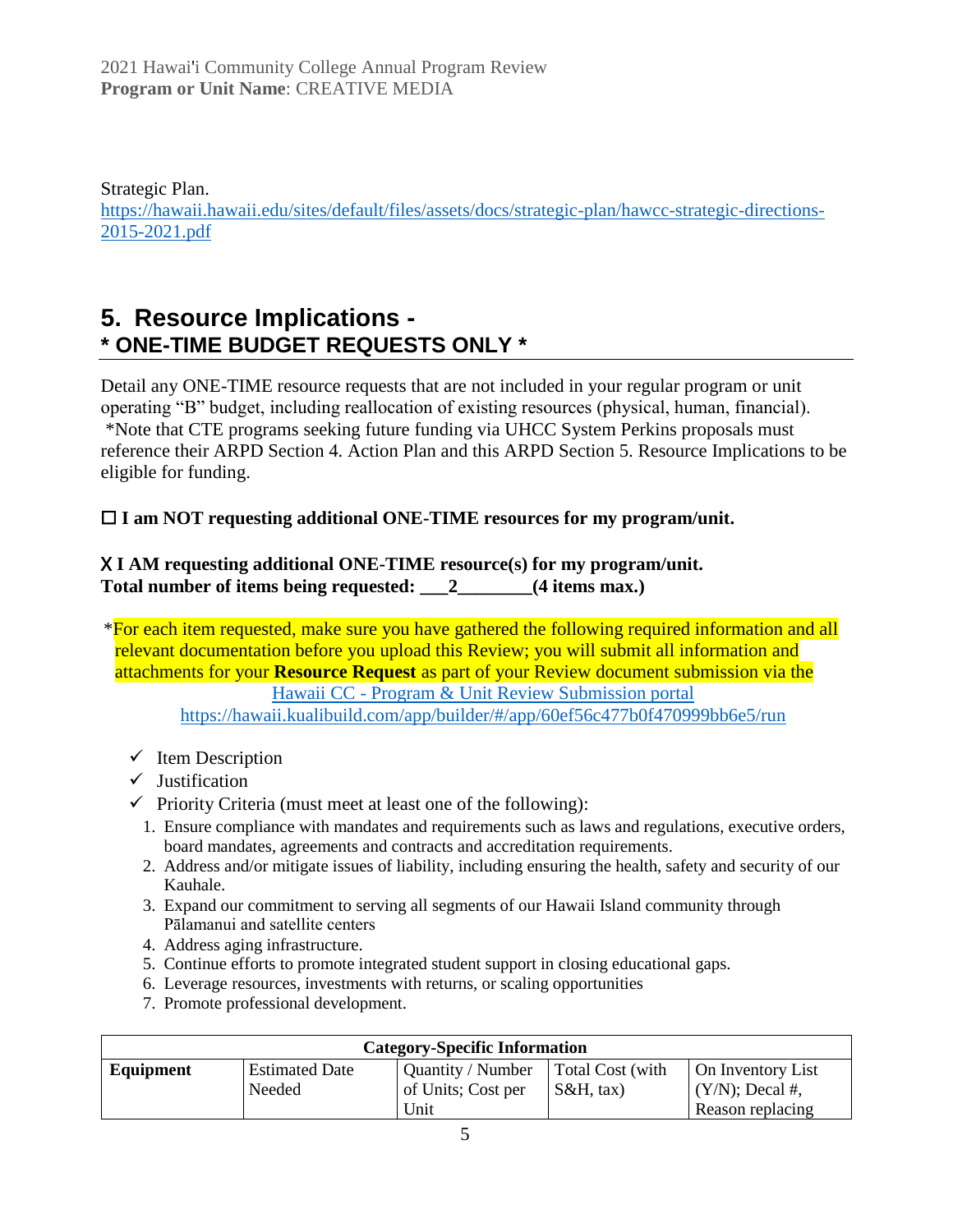| <b>Facilities</b>   | <b>Estimated Date</b> | <b>Total Cost</b>    | Monthly/Yearly          | <b>Utilities Required</b> |
|---------------------|-----------------------|----------------------|-------------------------|---------------------------|
| <b>Modification</b> | Needed                |                      | <b>Recurring Costs</b>  |                           |
| <b>Personnel</b>    | <b>Estimated Date</b> | FTE; Position        | <b>Estimated Salary</b> | Was an Existing           |
| <b>Resource</b>     | Needed                | Type; Position       |                         | Position Abolished?       |
|                     |                       | Title                |                         | $(Y/N)$ ; Position #      |
| <b>Professional</b> | <b>Estimated Date</b> | Have you applied     | Professional            | PD Details; Impact;       |
| <b>Development</b>  | Needed                | before $(Y/N)$ ; was | Development             | <b>Total Cost</b>         |
|                     |                       | it approved?         | Type                    |                           |
| <b>Reallocation</b> | <b>Estimated Date</b> | <b>Total Cost</b>    | Monthly/Yearly          | Reallocation              |
|                     | Needed                |                      | <b>Recurring Costs</b>  | Proposal                  |

## **6. Optional: Edits to Occupation List for Instructional Programs**

Review the Standard Occupational Classification (SOC) codes listed for your Instructional Program and verify that the occupations listed align with the program learning outcomes. Program graduates should be prepared to enter the occupations listed upon program completion. Indicate in this section if the program is requesting removal or additions to the occupation list.

☐ **I am NOT requesting changes to the SOC codes/occupations listed for my program.**

#### X **I am requesting changes to the SOC codes/occupations listed for my program.**

[O\\*Net CIP-SOC Code Look-up](http://www.onetonline.org/) *\*in the Crosswalks box, choose "Education," then enter CIP number to see related SOC codes*

List below each SOC code for which change is being requested and include details of requested code deletions and/or additions. Include justification for all requested changes.

Addition of SOC codes:

27-1019 Artist and Related Workers, all others

Justification: our graduates will find work as self-employed free-lance graphic design, web designers, photographers, graphic artists, video artists and animators.

27-1024 Graphic Designers

Justification: our graduates will find work as self-employed free-lance graphic design, web designers, photographers, graphic artists, video artists and animators.

27-1255 Web and Digital Interface Designers

Justification: our graduates will find work as self-employed free-lance graphic design, web designers, photographers, graphic artists, video artists and animators.

09.0702 Digital Communication and Media/Multimedia.

11.0801 Web Page, Digital/Multimedia and Information Resources Design.